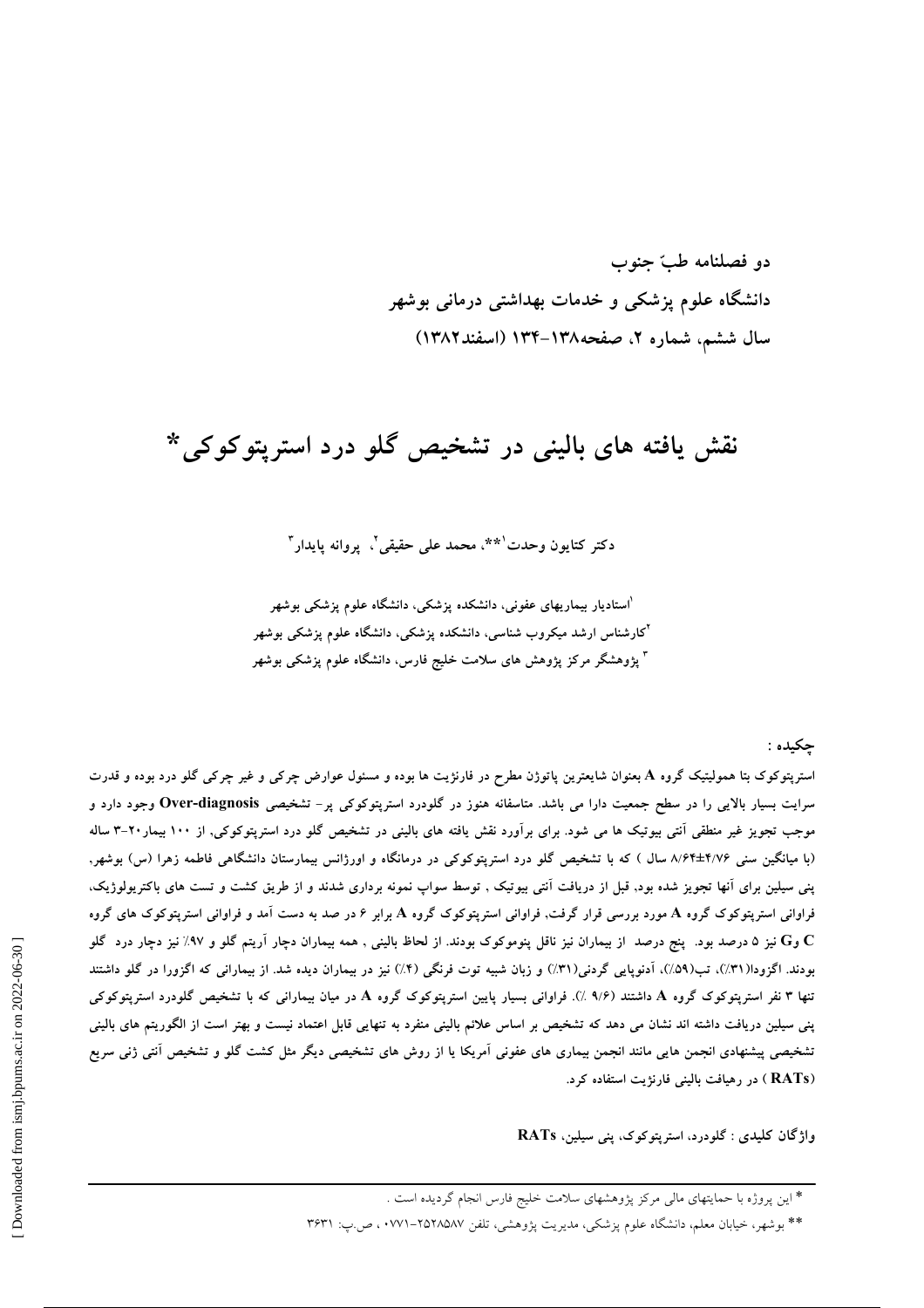مقدمه:

فارنژیت از بیماری های بسیار شایع است که پزشکان عمومی در برخورد با کودکان تحت درمان قرار می دهند. بیشتر فارنژیت ها در نتیجهٔ عوامل ویروسی است و در میان عوامل باکتریال، استرپتوکوک بتاهمولیتیک گروه به عنوان شايعترين پاتوژن مطرح و مسئول عوارض چرکی و غیر چرکی گلو درد بوده و قدرت سرایت بسیار بالایی را در سطح جمعیت دارا می باشد(۱). شیوع فارنژیت استریتوکوکی در میان گلو دردها، از ۱۰ تا ۳۰ درصد متغیر گزارش شده است(٢).

از تابلوهای بالینی شایع در گلو درد استرپتوکوکی، گلو درد، تب، سر درد، تهوع، استفراغ و شکم درد است. یافته های فيزيكي شامل : التهاب حلق و لوزه ها (با يا بدون اگزودا)، لنف آدنیت (نودهای گردنی)، زبان کوچک قرمز متورم، پتشی سخت کامه و راش مخملک مانند می باشند (۳).

در فقدان تب و یا وجود کونژانکتیویت, آبریزش از بینی، سرفه یا اسهال وجود عامل ویروسی در گلودرد به شدت تقویت می شود. سابقهٔ تماس نزدیک با فردی که دچار فارنژیت استرپتوکوکی گروه A شده است نکتهٔ مهمی در تشخیص گلو درد استرپتوکوکی است (۳).

کشت گلو از دیرباز به عنوان استاندار طلایی در تشخیص عفونت استرپتوکوکی گروه  $\,\rm A$  مطرح بوده است. این روش متأسفانه در ۱۰ تا ۲۰ در صد مواقع دارای منفی کاذب است و در مواقعی نیز که فرد تنها ناقل استریتوکوکی است و عفونت ويروسي دارد به صورت مثبت كاذب خود را نشان می دهد؛ از محدودیت های دیگر کشت گلو، ۲ –۱ روز تأخیر در بدست اَوردن نتایج کشت است (۵–۴).

اخیراً، استفاده از آزمون های تشخیص آنتی ژنی سریع \* RATs برای رویارویی با تأخیر در نتایج کشت گلو معرفی شده است(۶). اما استفاده از این کیت ها به دلیل حساسیت کمتر و عدم مقرون به صرفه بودن در بخش درمانگاههای عمومي، به زير سئوال رفته اند (٧). از طرفی دیگر، چندین قانون سرانگشتی پیش گویی کنندهٔ

بالینی  $\rm (CRs)$  طی سال ها جهت کمک به پزشکان در تشخیص گلو درد استریتوکوکی تدوین شده است که اکثرآنها در پروتکل خود, تماس با شخص دارای فارنژیت استریتوکوکی، تب، اگزودای لوزه ها و غدد لنفاوی گردنی قدامی دردناک و بزرگ و فقدان سرفه را شامل می شوند (۷). با این وجود، هنوز در گلو درد استرپتوکوکی پر – تشخیصی (Over-diagnosis) وجود دارد و موجب ۔<br>تجویز غیر منطقی آنتی بیوتیک ها می شود و امروزه مقاومت دارویی در مصرف آنتی بیوتیک ها یک مسئله بحراني شده است (٨).

در کشورهای در حال توسعه که منابع مالی محدود بوده و استفادهٔ گستره از امکانات آزمایشگاهی در تشخیص استریتوکوک گروه A موجود نیست , می بایست به سندرم های علائم و نشانه ها که نمایه های فارنژیت استریتوکوکی است و نه به تک علائم و نشانه ها، توجه خاص نمود. از این رو پزشکان بالینی می بایست مجموعهٔ این علائم و .<br>نشانگان را در قالب ویژگی های دموگرافیک و اپیدمیولوژیک جمعیت خود به معرض آزمون قرار دهند.

در این مطالعه، ما در پی آن هستیم که کسانی که با تشخیص گلو درد چرکی توسط پزشکان عمومی و متخصص اطفال در درمانگاه و اورژانس کودکان یک بیمارستان دانشگاهی, تحت درمان با پنی سیلین تزریقی قرار گرفته اند, آیا حقیقتاً بر اساس کشت استاندارد، مبتلابه عفونت استريتوكوكي بوده اند؟ وآيا اين بيماران چه يافته های بالینی و تابلو کلینیکی از خود بروز داده اند؟

## مواد و روش کار:

بیماران ۲۰ -۳ سالهٔ مراجعه کننده به درمانگاه و اورژانس بیمارستان دانشگاهی فاطمه زهرا(س) دانشگاه علوم پزشکی بوشهر که با تشخیص فارنژیت استرپتوکوکی جهت آنها درمان آنتی بیوتیکی توصیه می شد، مورد بررسی بالینی و معاینهٔ فیزیکی قرار گرفتند. سپس با استفاده از سواب از نواحی هر دو لوزه، حلق خلفی و اگزودای روی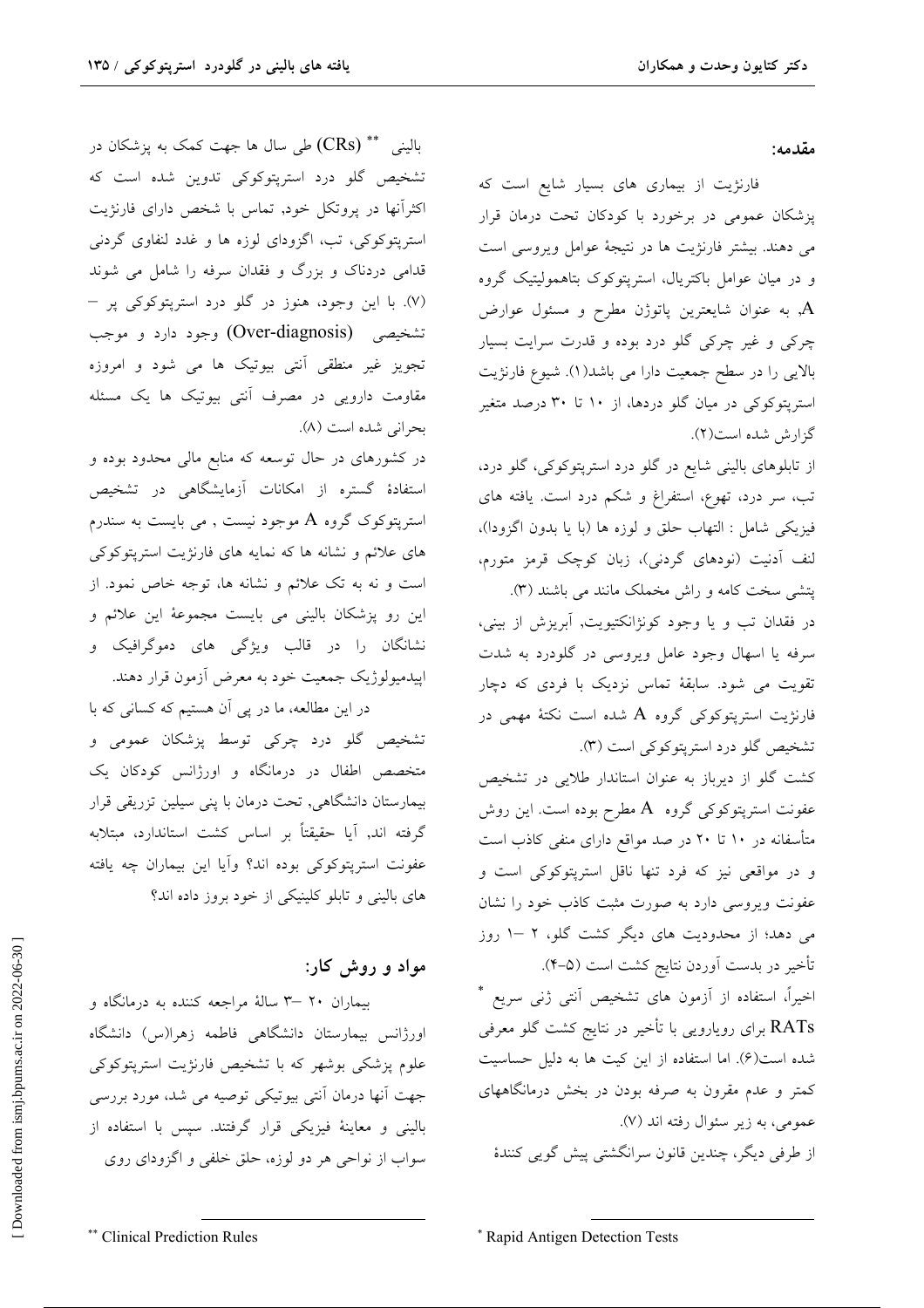بیمارانی که اگزودا داشتند، نتایج کشت گلو در ۳ نفر به نفع استرپتوکوک گروه A بود (۹/۶درصد). ارتباطی بین فارنژیت استریتوکوکی گروه  $A$  و اگزودا بدست نیامد (P< ... ) (P< ...) در صد بیماران آدنوپاتی گردنی داشتند. از ۶ بیماری که فارنژیت استرپتوکوکی A داشتند، ۳ نفر آنها آدنوپاتی گردنی داشتند. ارتباطی معنی دار بین فارنژیت استریتوکوکی و وجود آدنوپاتی گردنی بدست نیامد. از ۵ بیماری که فارنژیت استریتوکوکی گروه  $C$ و  $G$  داشتند، تنها یک نفر آدنوپاتی گردنی داشت. بیمارانی که فارنژیت استرپتوکوکی گروه A داشتند, صددرصدشان یکی از علائم تب، آدنوپاتی گردنی و اگزودا داشتند. همچنین بیماران با ۱۰۰) فارنژیت استریتوکوکی گروه  ${\rm C}$ و  ${\rm G}$  در تمام آنها درصد) یکی از علائم تب، اَدنوپاتی گردنی واگزودا مشاهده شد.

جدول ۱) نتایج کشت گلو در صد بیمار مشکوک به گلودرد استرپتوکوکی

| تعداد | ارگانیسم                                      |
|-------|-----------------------------------------------|
|       | استرپتوكوك بتاهموليتيك                        |
|       | $\rm A$ استرپتوکوک بتاهمولیتیک گروه           |
| ۵     | $\rm G$ استرپتوکوک بتاهمولیتیک گروه $\rm C$ و |
| ۵     | ینو مو کو ک                                   |
| ۸۴    | هيچكدام                                       |

ىحث:

باتوجه به اینکه تمام بیماران مورد مطالعهٔ ما از نظر بالینی برای آنها از سوی پزشکان خود، تشخیص فارنژیت استرپتوکوکی داده شده بود و پنی سیلین برایشان تجويز شده بود، اما فقط ۶ نفر ( ۶ درصد) آنها واقعاً فارنژیت استریتوکوکی گروه  $\rm A$  داشتند. پیش از آنکه به تحلیل بالینی این یافته در الگوریتم های تشخیصی گلودرد استرپتوکوکی بپردازیم، لازم است به نکتهٔ شگفت انگیز در این مطالعه اشاره کنیم و آن شیوع غیر قابل انتظار کم استرپتوکوک گروه  $\rm A$  در این سری از بیماران است که همگی با تشخیص گلو درد استرپتوکوک پنی سیلین برای آنها تجویز شده بود و این در حالی است که برآورد شیوع

لـوزه ها نمونه گیری و بلافاصله روی محیط کشت Blood agar کشت داده شد و به مدت ۴۸-۲۴ ساعت تحت شرایط ۵ درصد CO2 دردمای ۳۷ درجه سانتیگراد انکوبه شدند. سپس خصوصیات مرفولوژیکی و رنگ آمیزی گرم کلنی های رشد کرده بر روی این محیط مورد بررسی اولیه قرار گرفت و کلنی های مشکوک برروی محیط کشت BHI خالص گردید. کوکسی های گرم مثبت کاتالاز و اسکولین منفی انتخاب و بر روی آنها آزمایش های هیدرولیز هیپورات و حساسیت به آنتی بیوتیک های باسیتراسین، وانکومایسین، سولفامتاکسازول تری متوپریم و اپتوچین انجام گردید. تشخیص جنس و گونه بر اساس جدول استاندارد بيوشيميايي انجام شد.

## نتايج:

طی مدت ۶ ماه ( زمستان ۱۳۸۱ و بهار ۱۳۸۲) ۱۰۰ بیمار مراجعه کننده به اورژانس و درمانگاه اطفال بیمارستان دانشگاهی فاطمه زهرا(س) مورد بررسی قرار گرفت که ۴۳ نفر دختر و ۵۷ نفر پسر بودند. از نظر سن، کمترین سن بیماران ۳ و بیشترین ۲۰ سال بود که میانگین سنی ۸/۶۴ ± ۸/۶۴ به دست آمد و ۵۹ در صد بیماران نیز ٨-٣ سال سن داشتند. بر اساس نتايج كشت گلو، تعداد ١١ بیمار ( ١١ در صد) دارای استرپتوکوک بتاهمولیتیک بودند و  $\beta$  فراوانی استریتوکوک گروه  $A$  وگروه  $C$  و  $G$  به ترتیب و۵ در صد بود ؛ همچنین ۵ در صد بیماران ناقل پنوموکوک بو دند.

بر اساس تاریخچهٔ بیماری، ۹۷ در صد بیماران گلو درد و ۵۹ درصد نیز تب داشتند. از بیمارانی که تب نداشتند، ۵ نفرشان قبل از مراجعه از استامینوفن استفاده می کردند.

در معاینهٔ حلق بیماران، صد در صد اریتم مشاهده شد و ۴ درصدشان نیز زبان شبیه توت فرنگی داشتند. از ۶ بیماری که عفونت با استرپتوکوک گروه A داشتند، تنها یک نفر زبان شبیه توت فرنگی داشت و از ۵ بیماری که استریتوکوک گروه  $\rm C$  و یا  $\rm G$  نتیجهٔ کشت گلوی آنها بود، ۱ نفر و از ۸۹ نفر باقیمانده، ۲ نفر این علامت مشاهده شد. از نظر اگزودا، ۳۱ در صدشان اگسزودا داشتند. از میان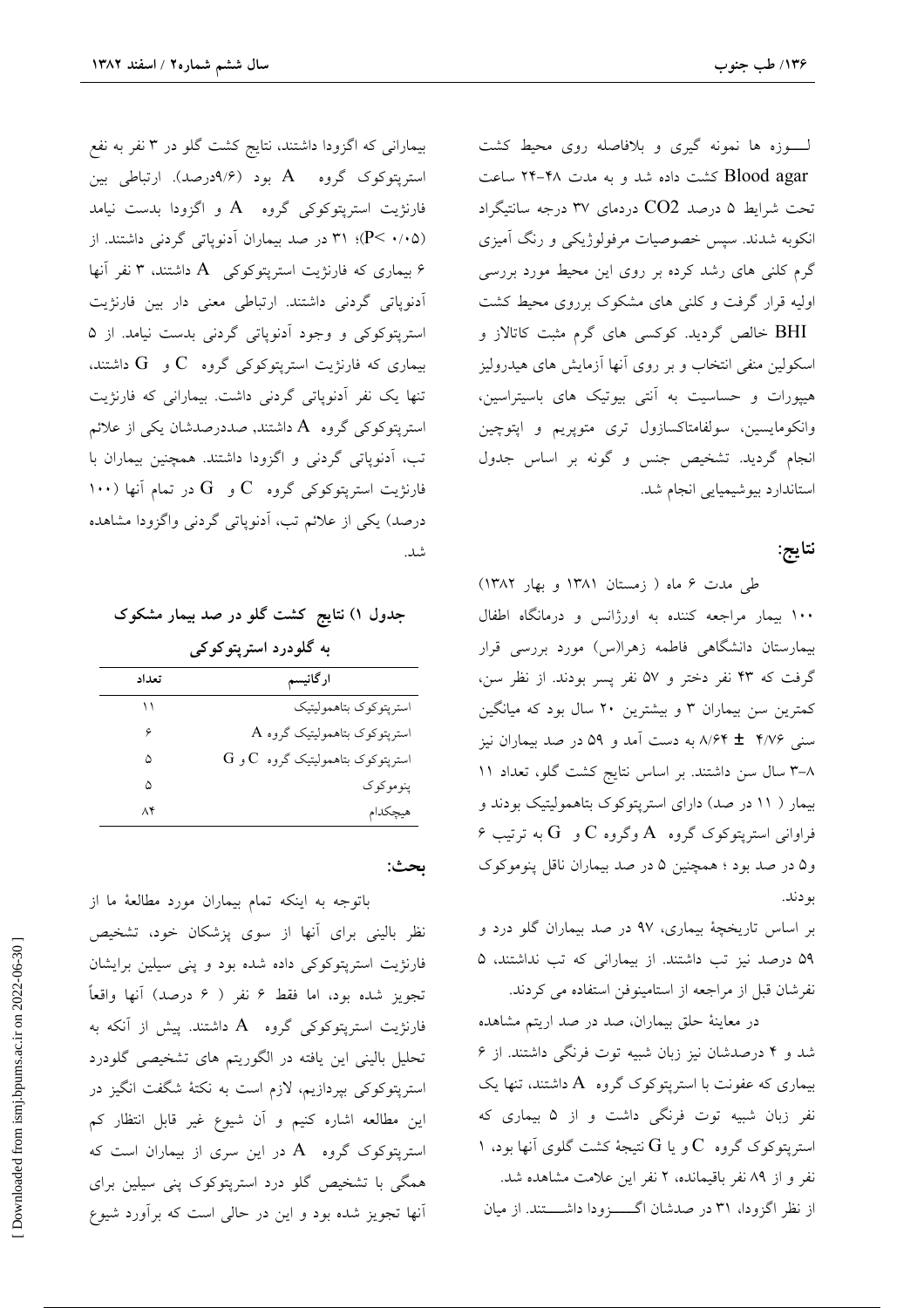استریتوکوک گروه A در گلودردها در تمام سنین که به سطح مراقبت های اولیهٔ پزشکی مراجعه می کنند, بین ۳۰ – ۱۵ در صد است(۹). در بررسی انجام شده در آمریکا در سال ۱۹۹۷ بر اساس

نتايج كشت گلو, ۲۶۵ كودك سن مدرسه با تشخيص فارنژیت، شیوع استرپتوکوک گروه A ۵ در صد به دست آمد (١٠).

در کشور مصر در سال ۲۰۰۲ برای شناسایی نمایه های بالینی فارنژیت استرپتوکوکی, طی یک سال از ۵۸۰ بیمار یک تا ۱۵ سالهٔ مبتلا به فارنژیت، کشت گلو گرفتند که در ۱۷ در صد استریتوکوک گروه A مشاهده شد(۴).

در مطالعهٔ دیگری در دانمارک در سال ۹۳–۱۹۹۲، شیوع استریتوکوک گروه A، ۳۰ در صد به دست آمد (۱۱).

در مطالعه ای دیگر که در ایران در سال ۵۳–۱۳۵۲ انجام شده، ۲۶ در صد بیماران مبتلا به فارنژیت دچار عفونت با استریتوکوک بتا همولیتیک بودند(١٢).

در ۲۰۰۳ در انگلیس, از ۴۱۶ کودک با تشخیص فارنژیت, کشت گلو گرفته شد که ۲۹/۶ در صد علت فارنژیت ویروس ها و ۱۷/۵ در صد با کتری ها بودند که ۱/۷ در صد استرپتوکوک گروه A علت فارنژیت ذکر شد (١٣).

در مطالعه ای در ۱۰۶ فردبالغ با شکایت اصلی گلو درد در فنلاند، شیوع استرپتوکوک گروه A, ۴/۷ در صد گزارش شد (۱۴).

هر چند در دو مطالعه اخیر، شیوع استرپتوکوک گروه A نزدیک به مطالعهٔ ما است، اما در این دو مطالعه، کشت گلو از تمام بیماران با گلو درد گرفته شده بود, در حالی که در مطالعهٔ ما، نمونه برداری از بیمارانی بود که با تشخیص بالینی گلو درد استرپتوکوکی پنی سیلین دریافت کرده بودند و شیوع ۶ در صد استرپتوکوک گروه A نشانگر آن است که تشخیص فارنژیت استرپتوکوکی بر اساس علائم بالینی به تنهایی قابل اعتماد نیست و بهتر است از الگوریتم های تشخيصي باليني ييشنهادي انجمن هايي مانند انجمن بيماري های عفونی آمریکا استفاده کرد (۱۵) و در رهیافت بالینی در جنوب ایران، از روش تشخیصی دیگرنیز مثل روش های أزمايشگاهي كشت گلو يا تست تشخيص أنتي ژني سريع

(RATs) استفاده کرد و از آنجایی که نتیجهٔ کشت گلو ۲۴ تا ۴۸ ساعت بعد آماده می شود. می توان از روش RATs که نتیجه آنها سریع مشخص می شود استفاده نمود تا در صد تشخیص صحیح فارنژیت استرپتوکوکی را افزایش دهيم.

هر چند که روش های آزمایشگاهی برای بیماران با گلو درد که تابلو اپیدمیولوژی و بالینی آنها موافق با گلو درد استریتوکوک گروه A نمی باشد، لازم نیست انجام شود؛ اما تلاش شده است تا تابلوهای بالینی و اپیدمیولوژی به صورت سیستم امتیاز دهی ویژه ای منظم شوند تا احتمال گلودرد با استریتوکوک گروه A را پیشگویی کنند (۱۷- $(19)$ 

با این وجود, در بهترین سیستم های امتیاز دهی، پیشگویی کشت مثبت گلو برای این باکتری, یا نتایج تست های تشخیص اَنتی ژنی سریع, تنها کمتر یا مساوی ۸۰ در صد مواقع, صحيح است.

از این رو, بجز در مواردی که بتوان تشخیص فارنژیت استریتوکوکی گروه A را به صورت بالینی یا اپیدمیولوژیک کنار گذاشت، می بایست بررسی های باکترپولوژیک آزمایشگاهی را انجام داد.

تعدادى قوانين سرانگشتى تصميم گيرى كنندهٔ بالينى تدوين شده اند تا پزشکان را در تخمین احتمالی وجود گلو درد استریتوکوک گروه A یاری دهند. بعضی از این دستورالعمل ها در بزرگسالان، بعضی در اطفال و تعدادی نیز در سطح درمانگاههای مراقبت های اولیه و پاره ای نیز جهت استفاده در بخش های اورژانس تدوین و طراحی شده اند. بهترین آنها مربوط به آقای مک ایزاک و همکاران است که بر اساس پزشکی مبتنی بر شواهد اســـتوار است و کاربرد آن ساده بوده و بر اساس سن بیمار، وجود اگزودا در لوزه ها، فقدان سرفه، وجود آدنوپاتی گردنی و تب طراحی شده است؛ در سطح کاربـــردی در ۶۰۰ بزرگسال و کودک که به پزشک خانواده با گلو درد مراجعه کرده اند, مورد ارزیابی قرار گرفت و دقت بالای آن مورد تأیید واقع شد  $\Lambda(\Lambda)$